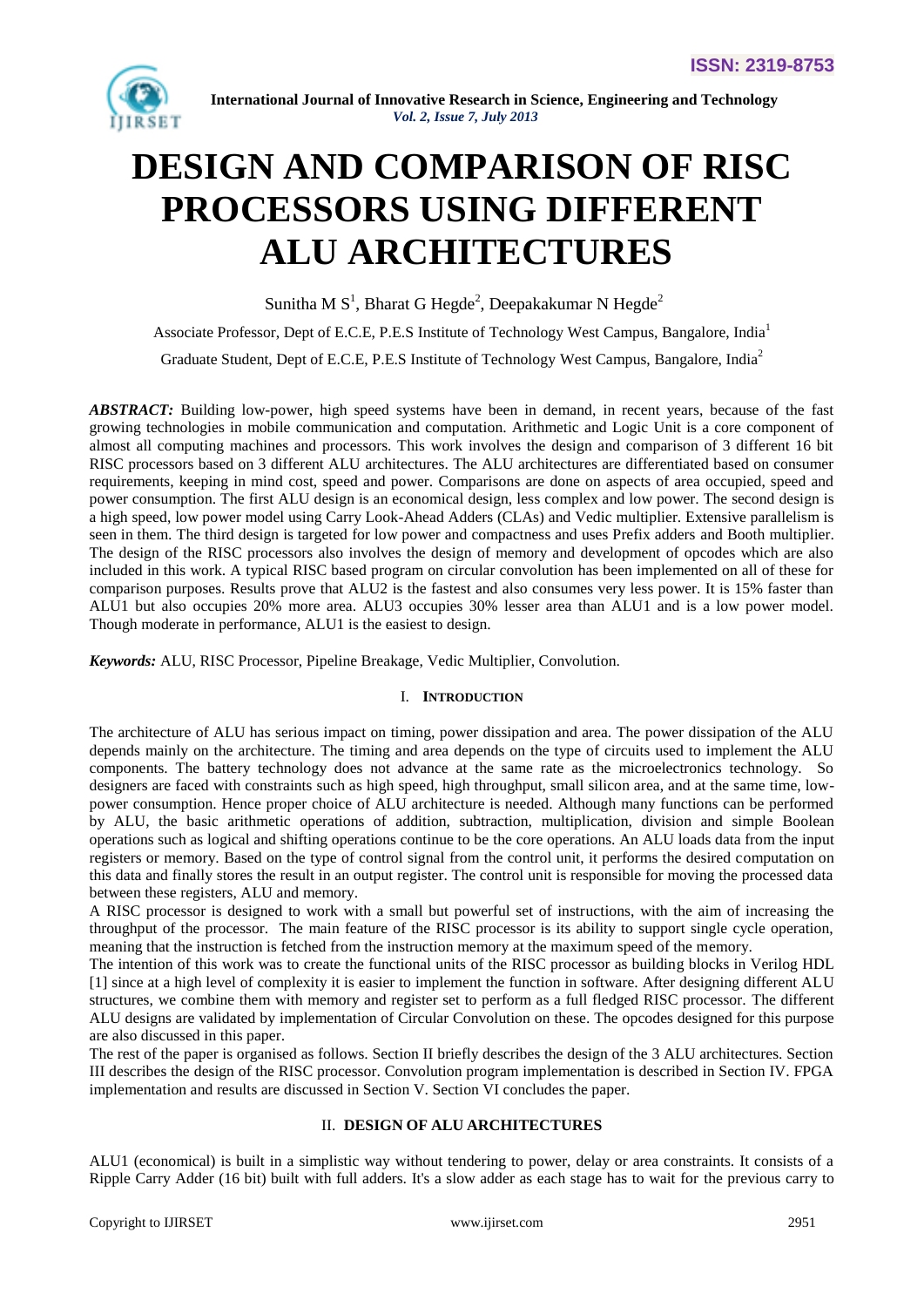

occur. The multiplier used is an Array multiplier. This increases the speed in comparison to iterative addition but is still not optimal. A n x n multiplier requires  $n^2$  AND gates, n half adders and n x(n-2) full adders.

ALU2 (high speed, low power) is built using constraints of parallelism. The Carry Look Ahead adder (CLA) used in this consists of carry generate and propagate terms that are used to precompute the carry thereby increasing its speed [2]. The hardware complexity, though, is very high as can be seen in the results. Hence the area occupied is large. The novelty involved is in the use of Vedic multiplier using *Urdhava Triyagbhyam sutra.* Further it is known that the conventional Vedic multiplication hardware, has some limitations. Hence to overcome those limitations, a novel approach has been taken with the use of unique 'addition tree' structure to add partially generated products  $[3]$ . A  $2x2$ multiplier is built with basic gates using this sutra as shown in Fig 1. This is then used to create a 4x4 multiplier as shown in Fig 2. This is further expanded to build a 16x16 multiplier. As will be seen in the results, the speed and area occupancy of this multiplier are appreciable making it a viable design for high speed digital signal processing applications.



Fig 1. A 2x2 Vedic multiplier



Fig. 2 A 4-bit Vedic multiplier using 2-bit multipliers

ALU3 (low power, compact) is designed with prefix adders considered to be the most optimum amongst high speed low power adders. It uses J. Sklansky's prefix adder structure as shown in Fig 3. The delay is just log<sub>2</sub>N [4]. Hence it is faster and also less complex in hardware in comparison to CLA's.



Fig. 3 Sklansky's Prefix Graph

Multiplication is implemented using the Booth multiplier shown in Fig 4[5]. This is slow compared to other multipliers and a sequential design in itself. Since 16 clock edges are required for one multiplication operation to complete, a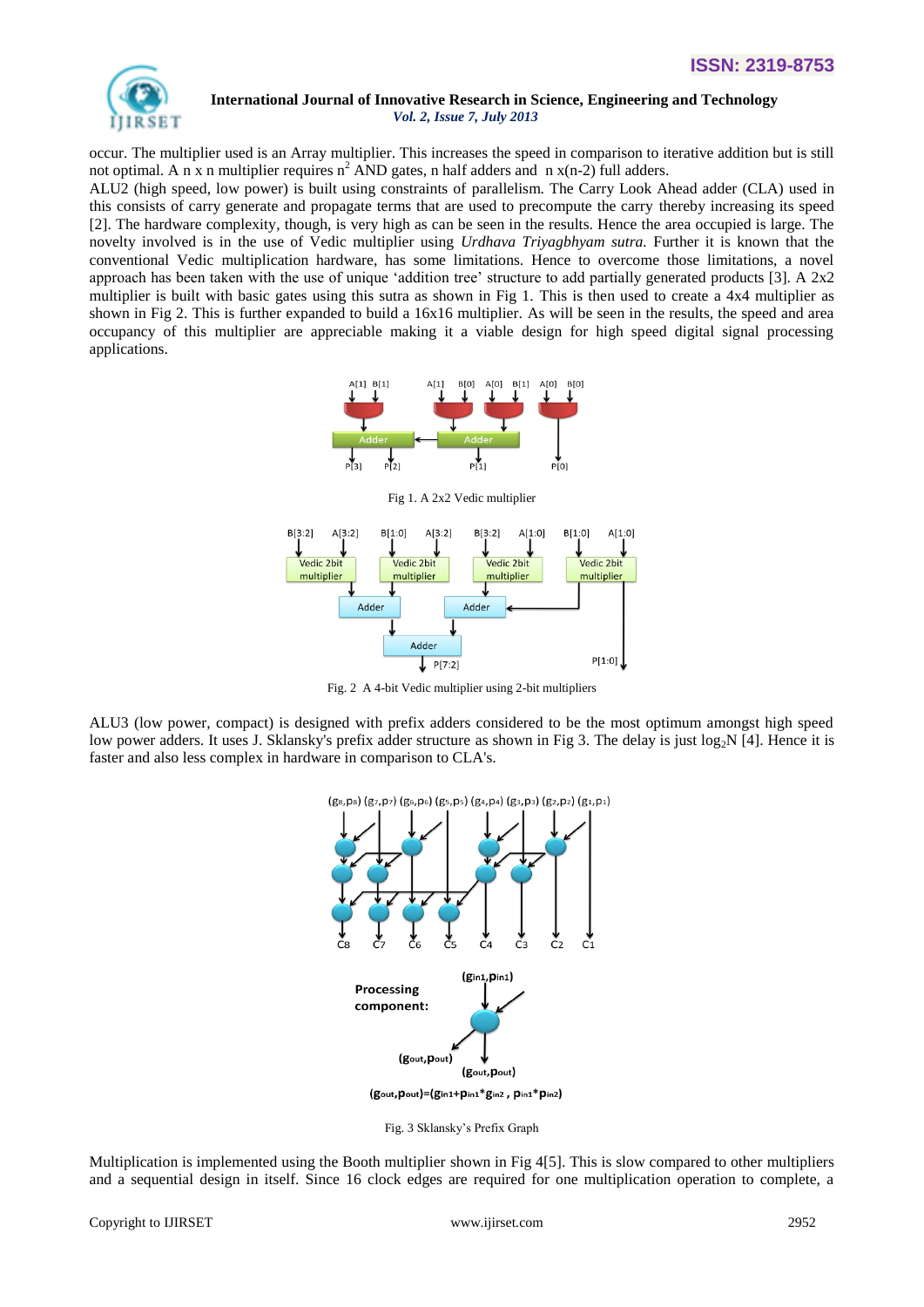

different clock in verilog module is used which is 20 times faster than the system clock. This is accomplished using #time delay statements. Since it is based on iterative algorithm, very less hardware is used. Practically, a PLL can be used for clocking.



The Divider design is based on iterative subtraction (shift &subtract). The block diagram of such a divider is shown in Fig 5. The divider used in this work is a 16-bit by 8-bit divider [6].



Fig. 5 Block diagram of divider

Shift and rotate operations are taken care of by Barrel shifter built using 2:1multiplexer as shown in Fig 6. This is one of the fastest and the simplest way of doing it.



Fig. 6 A 4-bit barrel shifter

Logical unit is not taken as a separate module but statements and built-in functions of verilog are made use of. Altogether 8 logical operations can be done, with bit-reset being a special one. In order to facilitate full-fledged processor operation, memory is a must. A dual port SRAM is modelled in verilog to hold data for processing and a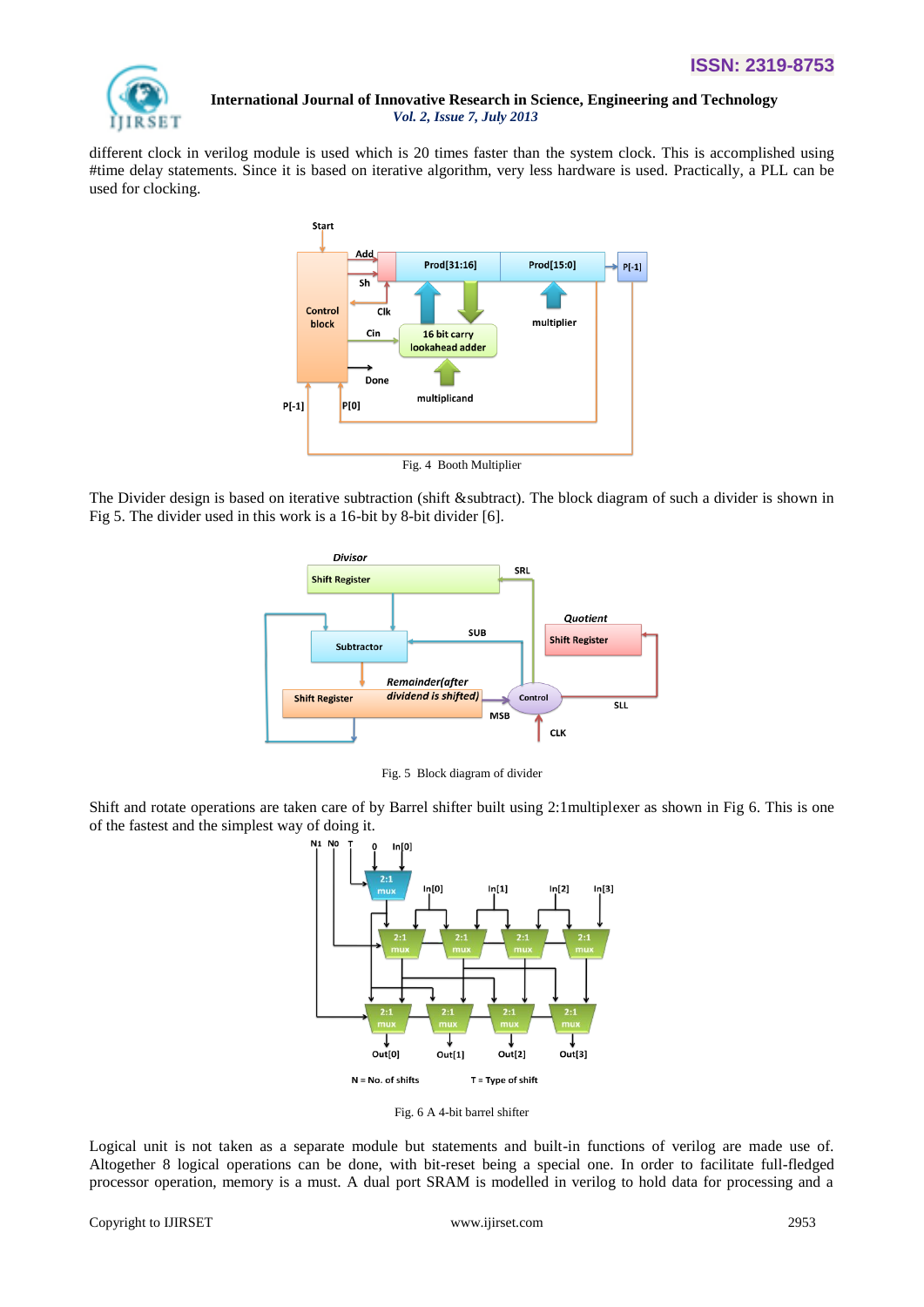

ROM like memory is also inculcated for storing the instruction set. The opcodes are stored in these and fetched during operation.

The status/flag register is a hardware register which contains information about the state of the processor. This design makes use of carry/borrow, negative, overflow, parity and zero flags as shown in Fig 7.

|  |  |  | bits empty<br>for future use. |
|--|--|--|-------------------------------|
|--|--|--|-------------------------------|

|  | Fig. 7 Status Register |
|--|------------------------|
|  |                        |

Individual bits of the status register are implicitly or explicitly read and/or written by the machine code instructions executing on the processor.

#### III. **DESIGN OF RISC PROCESSOR**

Attempts to achieve scalar and better performance have resulted in a variety of design methodologies that cause the CPU to behave less linearly and more in parallel. One of the simplest methods used to accomplish increased parallelism is to begin the first steps of instruction fetching and decoding before the prior instruction finishes executing. This simple technique known as instruction pipelining is utilized in almost all modern general-purpose CPUs [7]. Fig 8 shows the 3-stage pipeline structure used in this work.



The control unit (CU) coordinates the components of a computer system. It directs the operation of the other units by providing timing and control signals. All computer resources are managed by the CU. The control unit is a finite state machine that takes as its inputs the Instruction Register, the status register (which is partly filled by the status output from the ALU), and the current major state of the cycle. In the current design different combinatorial blocks like adders, multipliers, logic or shifters are selected depending on opcodes by control logic as shown in Fig 9. The corresponding registers from which data is to be fetched is also selected by CU.



Fig 9. Control Unit

Fig 10 illustrates the details of the control unit which includes decoding the instruction and encoding the results on all three models[8][9].

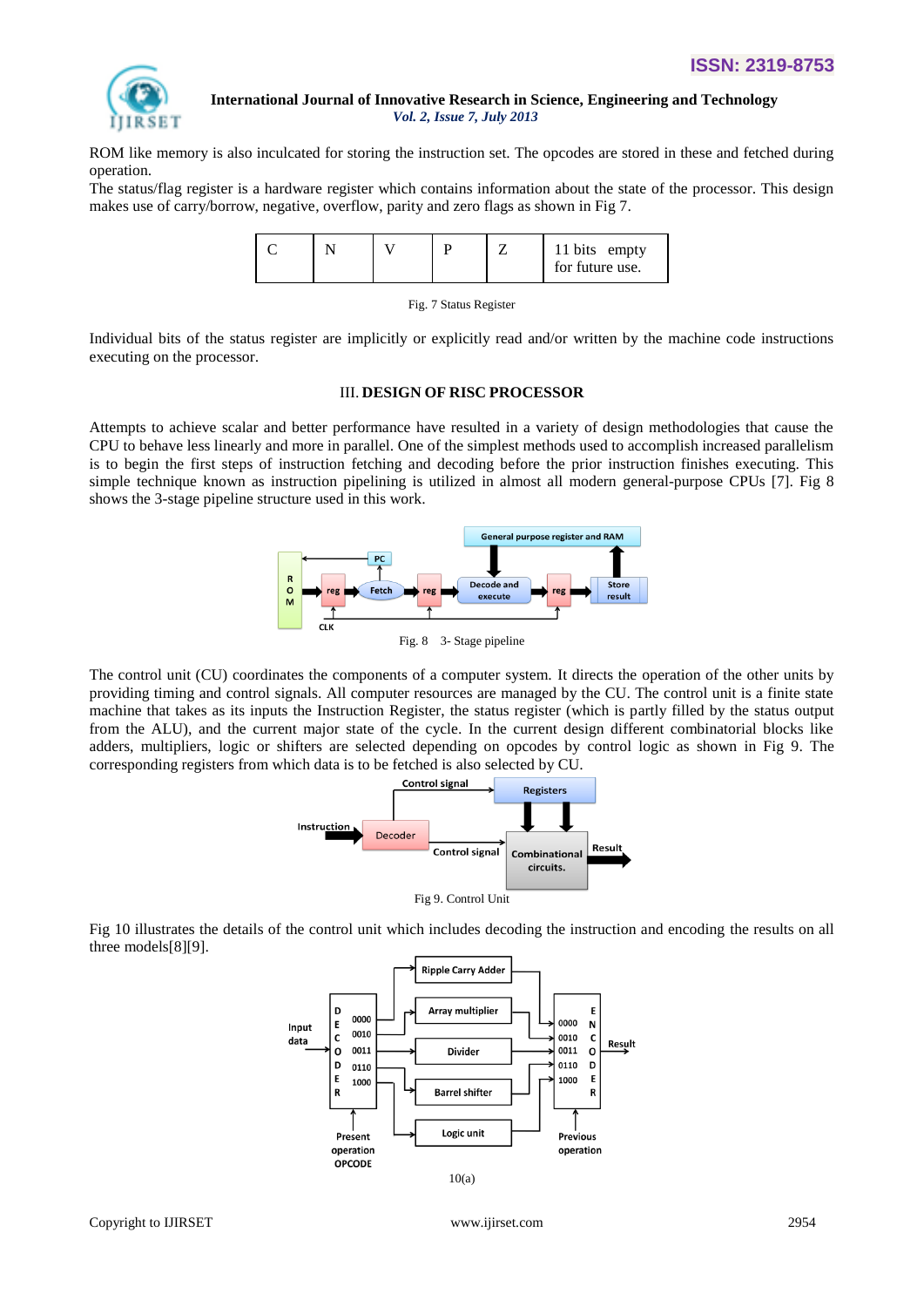



Fig. 10(a) –(c) Details of Control unit on all three ALU's

## The opcodes that are designed have the structure as shown in Fig 11.

| $D_{15}$  |                 |     |    | D <sub>0</sub> |
|-----------|-----------------|-----|----|----------------|
| Operation | Rd <sub>2</sub> | Rd1 | Ra | Rb             |
|           |                 |     |    |                |

| $D_{15}$ - $D_{12}$ | Operation     | $D15-D12$ | Operation     |
|---------------------|---------------|-----------|---------------|
| 0000                | ADD(with INC  | 1000      | LOGIC         |
|                     | and DEC)      | 1001      |               |
| 0001                | <b>SUB</b>    | 1010      |               |
| 0010                | MUL           | 1011      |               |
| 0011                | DIV           | 1100      | LOAD (IB)     |
| 0100                | MOV           | 1101      |               |
| 0101                |               |           | STORE(DB)     |
| 0110                | <b>SHIFT</b>  | 1110      | CMP           |
| 0111                | <b>ROTATE</b> | 1111      | <b>BRANCH</b> |

Fig. 11 Instruction Opcode Chart

A set of 8 general purpose registers from R0 to R7 have been used to aid in program execution. The assembled instructions are stored in memory. The detailed description of the instruction set designed is shown in Fig. 12.<br>INC & DEC (ADD &SUB)



IN\_REG(1) must have default 8 bit data

Fig 12(a)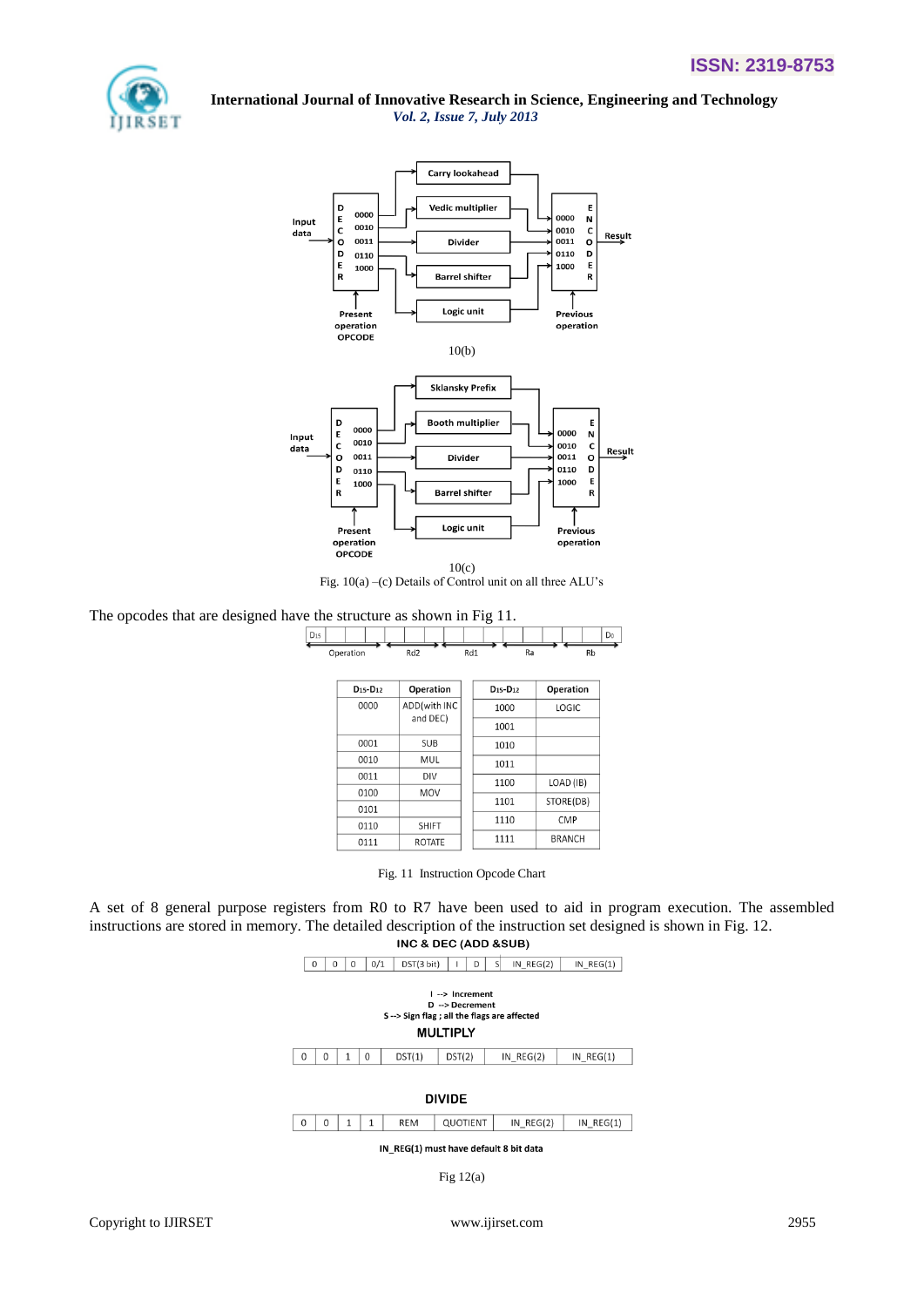

Since there are 8 registers, 3 bits of opcode are sufficient to address them. Since arithmetic operations need two input registers and one or two destination registers, 12 bits are set aside for the same. Wherever they aren't needed, special bits have been introduced.



Fig 12(b)

Since registers are 16 bit long, Len (4) indicates the number of bits to shift or rotate.

LOAD



# $M \rightarrow 1$  register addressing

 $\rightarrow$  0 direct addressing

 $U \rightarrow$  update

I/D  $\rightarrow$  1 increment pointing register  $\rightarrow$  0 decrement pointing register

**STORE** 





Fig 12(c)

Fig. 12 (a)-(c) Detailed Instruction Set

Branch instructions usually break the pipeline when control is taken away from usual course of instructions. To avoid this from happening, we have used yet another novel approach. We make use of the programming in Verilog to emulate a hardware which acts upon branch instructions separately, on finding them in the fetch stage. Thus further instructions are not fetched and latency or breakage is avoided.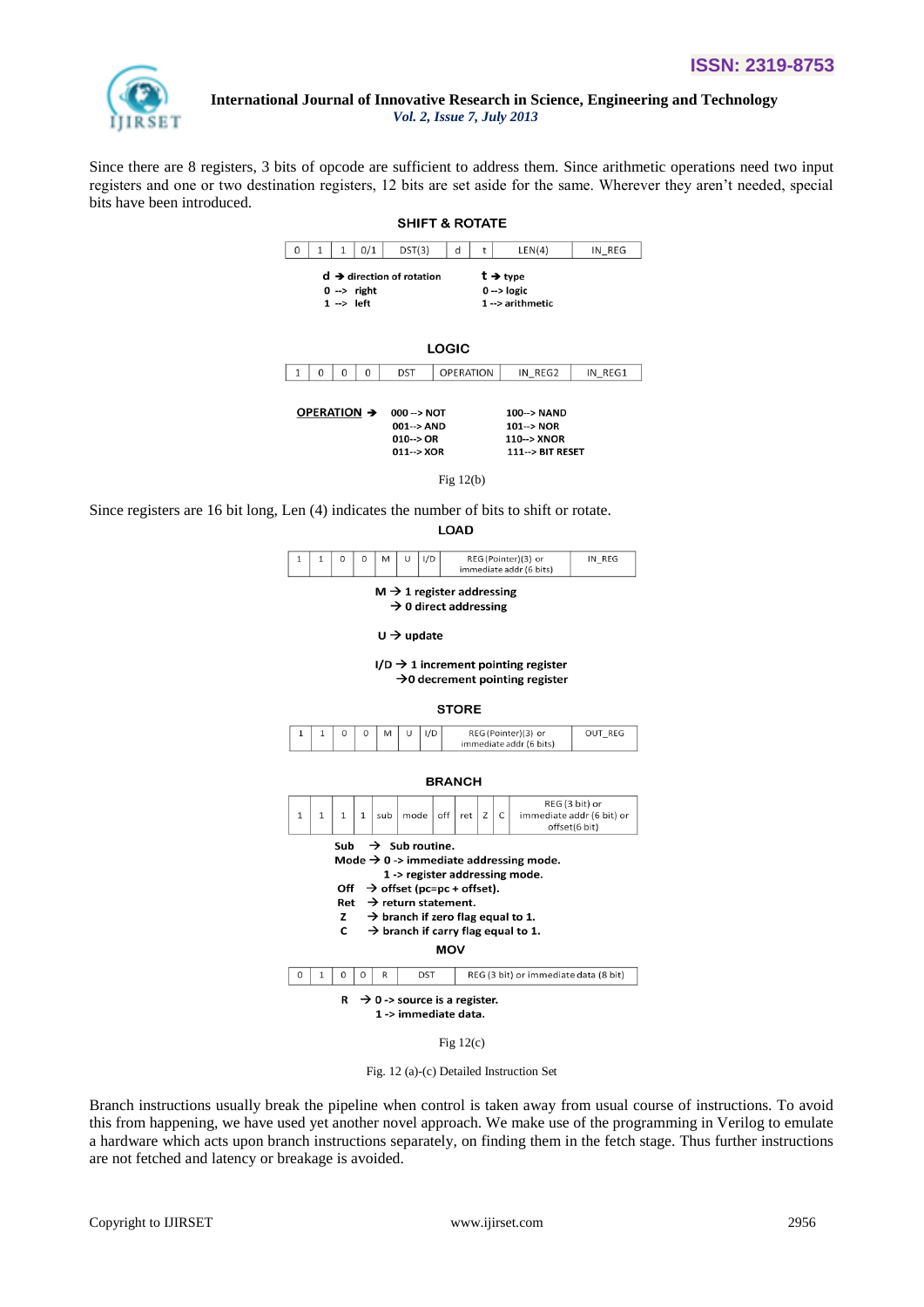

As seen from the flow-chart in Fig 13, on finding the branch instruction in the fetch stage, further fetching is stopped and based on the opcode of branch instruction suitable actions are performed.



Fig. 13 Logic to avoid pipeline hazard (branch)

For instance, when the Offset mode bit is set, then PC is given that offset to jump to or if the instruction is of Return from subroutine type, then PC value is suitably changed. When branching is based on flags like carry and zero, then process is halted for 2 clock cycles so that the previous instruction can complete execution and corresponding flags updated. This structure is highly efficient in signal processing applications as lots of branch instructions are present.

#### IV.**CONVOLUTION PROGRAM IMPLEMENTATION**

The ALU is the core in DSP and ASIC where it is used in comparison, convolution, correlation, and digital filters. An ALU combines a variety of arithmetic and logic operations into a single unit. After designing an ALU, the necessity to verify and validate its performance is as such mandatory. DSP processors basically strive on filtering applications that need linear or circular convolution to be performed on inputs. As such these are RISC designs and hence we intend to implement Circular convolution on our processor .



Fig 14. Circular convolution Flow chart

Fig.14 illustrates the algorithm used for convolution.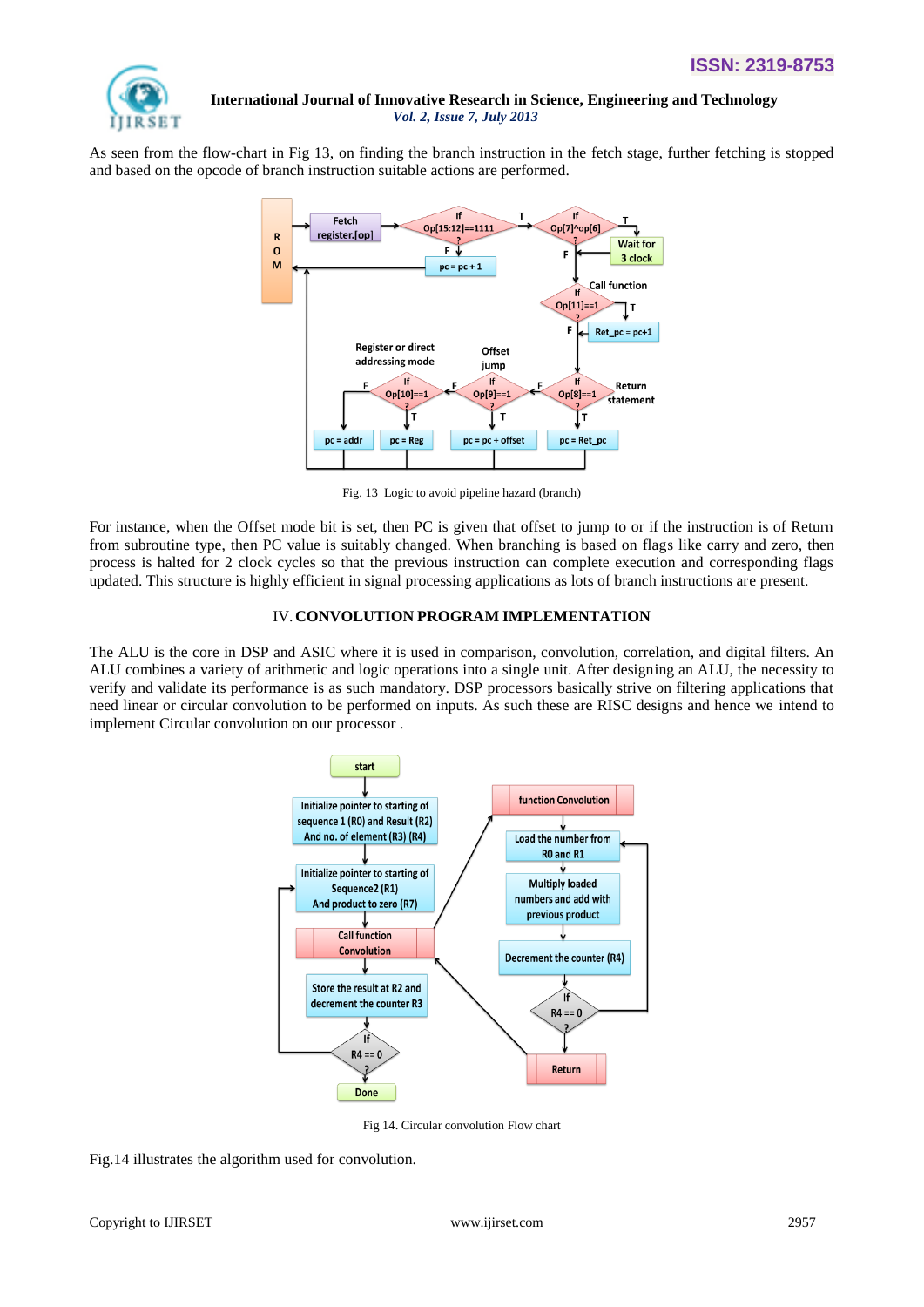

| 01000 000 00000011     |
|------------------------|
| 01000 010 00010000     |
| 01000 011 00000011     |
| 01000 100 00000011     |
| 01000 001 00000000     |
| 01000 111 00000000     |
| 11111 00000 010010     |
| 1101111000010111       |
| 0000 000 0 1 0 000000  |
| 0000 000 0 1 0 000000  |
| 0000 011 0 1 1 000 011 |
| 1111000010000011       |
| 1100 0000 10000 000    |
| 1100 0000 10001 000    |
| 1100 0000 10010 000    |
| 1100 0000 10011 000    |
| 111100100000000        |
|                        |
| 1100 1 11000 000 101   |
| 1100 1 11000 001 110   |
| 0010 101 110 101 110   |
| 0000 111 000 111 101   |
| 0000 100 0 1 1 000 100 |
| 1111 000 0 1 0 010010  |
| 111100010000000        |
|                        |

Based on the algorithm, a RISC assembly program is written as shown in Table 1. The opcodes stored in the ROM, are fetched during execution. This program convolves any two sequences of 3 numbers.

#### V. **FPGA IMPLEMENTATION AND RESULTS**

The designs are implemented in Verilog HDL. For simulation and synthesis, Xilinx-ISE tool is used. Target device is SPARTAN-6 FPGA, based on 45 nm technology. In this project we use target technology and perform *place& route*  operation for system verification. The inbuilt *Timing Analyzer* is utilized for speed based comparisons; X-power analyzer takes care of power analysis. Area of a design on FPGA is in terms of number of LUT's which is obtained from design summary.

| <b>MODULE</b>       | $DE$ <i>LAY</i> ( $nS$ ) | <b>POWER</b> (W) | LUT s |
|---------------------|--------------------------|------------------|-------|
| <b>Carry Ripple</b> | 15.5                     | 0.006            | 22    |
| Carry Lookahead     | 14.07                    | 0.008            | 60    |
| Sklansky prefix     | 15.25                    | 0.007            | 23    |

| Table. 2 Comparison of Adders |
|-------------------------------|
|-------------------------------|

Table. 3 Comparison of Multipliers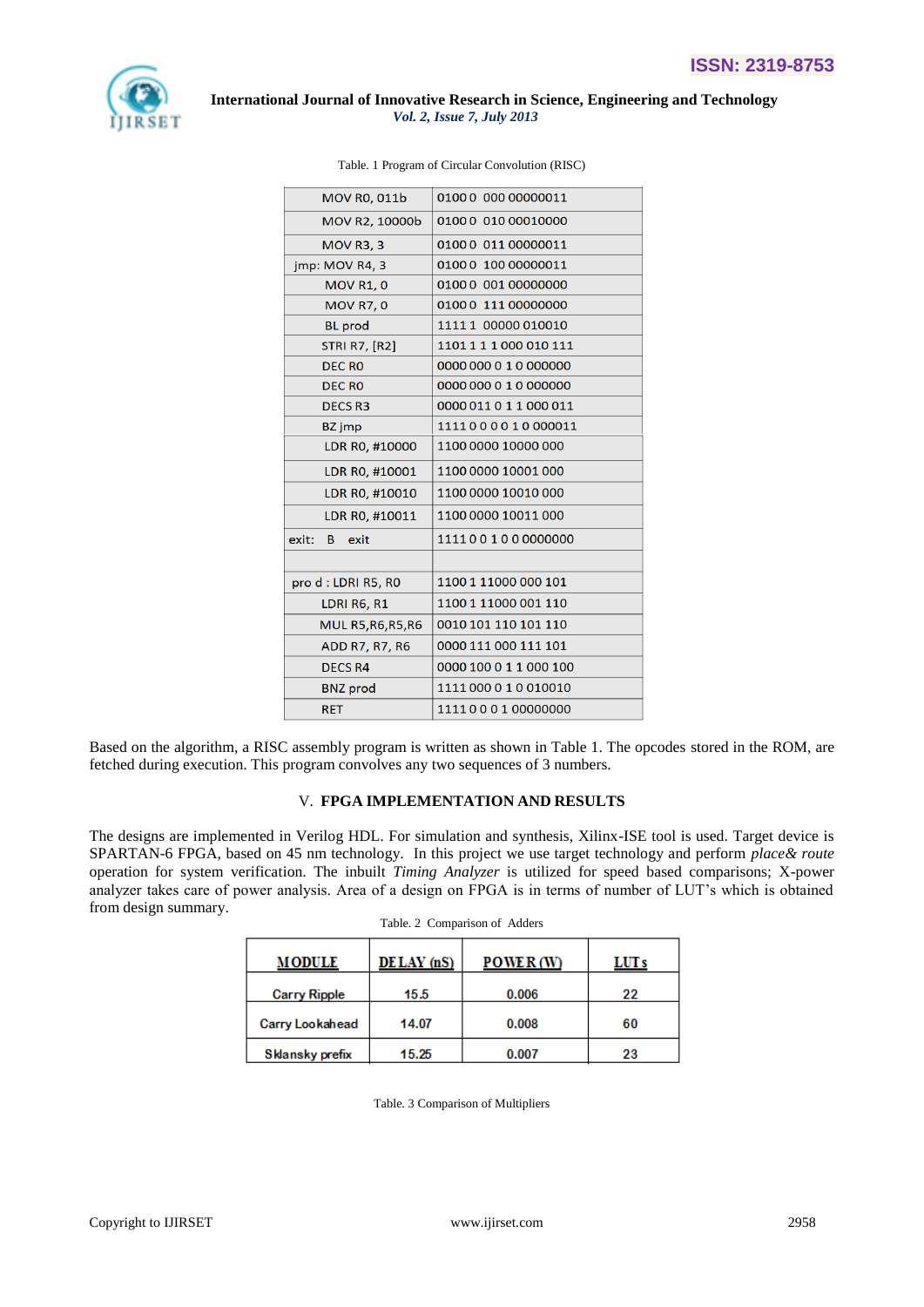

| <b>MODULE</b>           | DELAY (ns) POWER (W) |       | LUT s |
|-------------------------|----------------------|-------|-------|
| <b>Array multiplier</b> | 42.26                | 0.011 | 521   |
| <b>Booth multiplier</b> | 225.12               | 0.011 | 174   |
| Vedic multiplier        | 28.01                | 0.009 | 488   |

Table 2 illustrates the comparison of specs of Adders designed, confirming high speed of CLA's. Table 3 illustrates comparison of specs on multipliers with booth occupying minimal area and Vedic being fastest. The specs of the other blocks are given below:

**Divider**: The design has 125 LUTs, consumes 0.01W of power and delay of 112.6ns.

**Barrel Shifter**: The design has 68 LUTs, consumes 0.004W of power and delay of 11.4ns.

**Dual Port RAM**: Our design has just 32 words of memory, each 16 bit wide. The synthesized RTL has 512 registers and utilized 41 IOBs.

**ROM**: Our design had just 32 words of memory, each 16 bit wide. The synthesized RTL uses 8 LUT's and 22 IOBs.

Table 4. Final Specs based on Convolution

| <b>MODULE</b>    |      |       | NO. OF LUTs   POWER (W) $ CLK$ PERIOD (ns) |
|------------------|------|-------|--------------------------------------------|
| ALU1             | 2267 | 0.01  | 11.837                                     |
| ALU <sub>2</sub> | 2872 | 0.009 | 10.216                                     |
| ALU3             | 1462 | 0.012 | 10.847                                     |

| <b>MODULE</b>    |      |       | NO. OF LUTs   POWER (W) $ CLK$ PERIOD (ns) |
|------------------|------|-------|--------------------------------------------|
|                  |      |       |                                            |
| <b>ALU1</b>      | 2267 | 0.01  | 11.837                                     |
|                  |      |       |                                            |
| ALU <sub>2</sub> | 2872 | 0.009 | 10.216                                     |
|                  |      |       |                                            |
| ALU3             | 1462 | 0.012 | 10.847                                     |
|                  |      |       |                                            |



Fig. 15 Bar Graphs on Comparison of specs

The bar graphs of Fig 15 show a comparison of specs on the 3 ALU's.

# VI.**CONCLUSION AND SCOPE FOR FUTURE WORK**